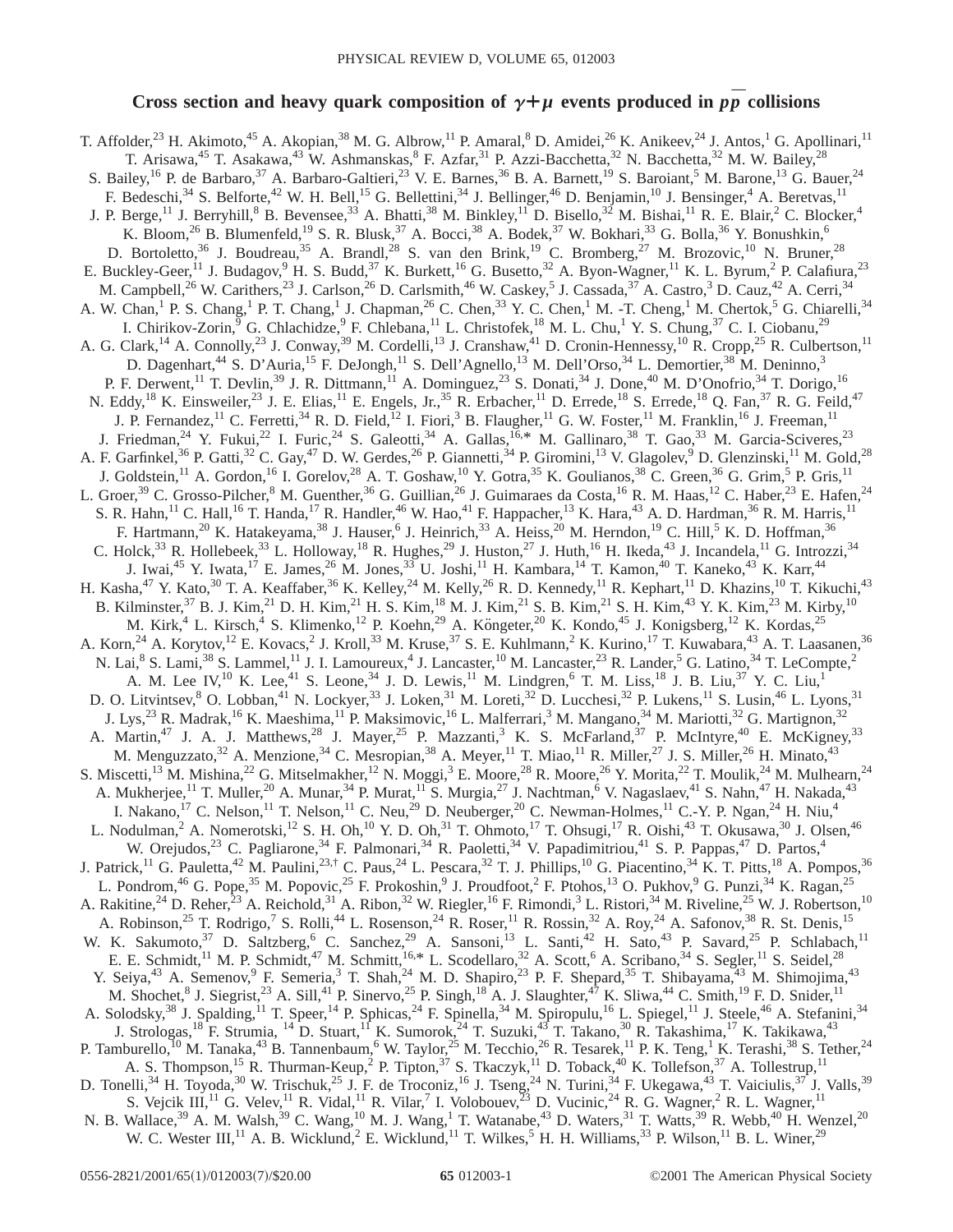D. Winn,<sup>26</sup> S. Wolbers,<sup>11</sup> D. Wolinski,<sup>26</sup> J. Wolinski,<sup>27</sup> S. Wolinski,<sup>26</sup> S. Worm,<sup>28</sup> X. Wu,<sup>14</sup> J. Wyss,<sup>34</sup> A. Yagil,<sup>11</sup> W. Yao,<sup>23</sup> G. P. Yeh,<sup>11</sup> P. Yeh,<sup>1</sup> J. Yoh,<sup>11</sup> C. Yosef,<sup>27</sup> T. Yoshida,<sup>30</sup> I. Yu,<sup>21</sup> S. Yu,<sup>33</sup> Z. Yu,<sup>47</sup> A. Zanetti,<sup>42</sup> F. Zetti,<sup>23</sup>

and S. Zucchelli<sup>3</sup>

<sup>~</sup>CDF Collaboration! *Institute of Physics, Academia Sinica, Taipei, Taiwan 11529, Republic of China Argonne National Laboratory, Argonne, Illinois 60439 Istituto Nazionale di Fisica Nucleare, University of Bologna, I-40127 Bologna, Italy Brandeis University, Waltham, Massachusetts 02254 University of California at Davis, Davis, California 95616 University of California at Los Angeles, Los Angeles, California 90024 Instituto de Fisica de Cantabria, CSIC-University of Cantabria, 39005 Santander, Spain Enrico Fermi Institute, University of Chicago, Chicago, Illinois 60637 Joint Institute for Nuclear Research, RU-141980 Dubna, Russia Duke University, Durham, North Carolina 27708 Fermi National Accelerator Laboratory, Batavia, Illinois 60510 University of Florida, Gainesville, Florida 32611 Laboratori Nazionali di Frascati, Istituto Nazionale di Fisica Nucleare, I-00044 Frascati, Italy University of Geneva, CH-1211 Geneva 4, Switzerland Glasgow University, Glasgow G12 8QQ, United Kingdom Harvard University, Cambridge, Massachusetts 02138 Hiroshima University, Higashi-Hiroshima 724, Japan University of Illinois, Urbana, Illinois 61801 The Johns Hopkins University, Baltimore, Maryland 21218 Institut fu¨r Experimentelle Kernphysik, Universita¨t Karlsruhe, 76128 Karlsruhe, Germany Center for High Energy Physics, Kyungpook National University, Taegu, Korea 702-701, Seoul National University, Seoul, Korea 151-742, and SungKyunKwan University, Suwon 440-746, Korea High Energy Accelerator Research Organization (KEK), Tsukuba, Ibaraki 305, Japan Ernest Orlando Lawrence Berkeley National Laboratory, Berkeley, California 94720 Massachusetts Institute of Technology, Cambridge, Massachusetts 02139 Institute of Particle Physics, McGill University, Montreal, Canada H3A 2T8 and University of Toronto, Toronto, Canada M5S 1A7 University of Michigan, Ann Arbor, Michigan 48109 Michigan State University, East Lansing, Michigan 48824 University of New Mexico, Albuquerque, New Mexico 87131 The Ohio State University, Columbus, Ohio 43210 Osaka City University, Osaka 588, Japan University of Oxford, Oxford OX1 3RH, United Kingdom Universita di Padova, Istituto Nazionale di Fisica Nucleare, Sezione di Padova, I-35131 Padova, Italy University of Pennsylvania, Philadelphia, Pennsylvania 19104 Istituto Nazionale di Fisica Nucleare, University and Scuola Normale Superiore of Pisa, I-56100 Pisa, Italy University of Pittsburgh, Pittsburgh, Pennsylvania 15260 Purdue University, West Lafayette, Indiana 47907 University of Rochester, Rochester, New York 14627 Rockefeller University, New York, New York 10021 Rutgers University, Piscataway, New Jersey 08855 Texas A&M University, College Station, Texas 77843 Texas Tech University, Lubbock, Texas 79409 Istituto Nazionale di Fisica Nucleare, University of Trieste/ Udine, Trieste, Italy University of Tsukuba, Tsukuba, Ibaraki 305, Japan Tufts University, Medford, Massachusetts 02155 Waseda University, Tokyo 169, Japan University of Wisconsin, Madison, Wisconsin 53706 Yale University, New Haven, Connecticut 06520*

(Received 5 June 2001; published 12 December 2001)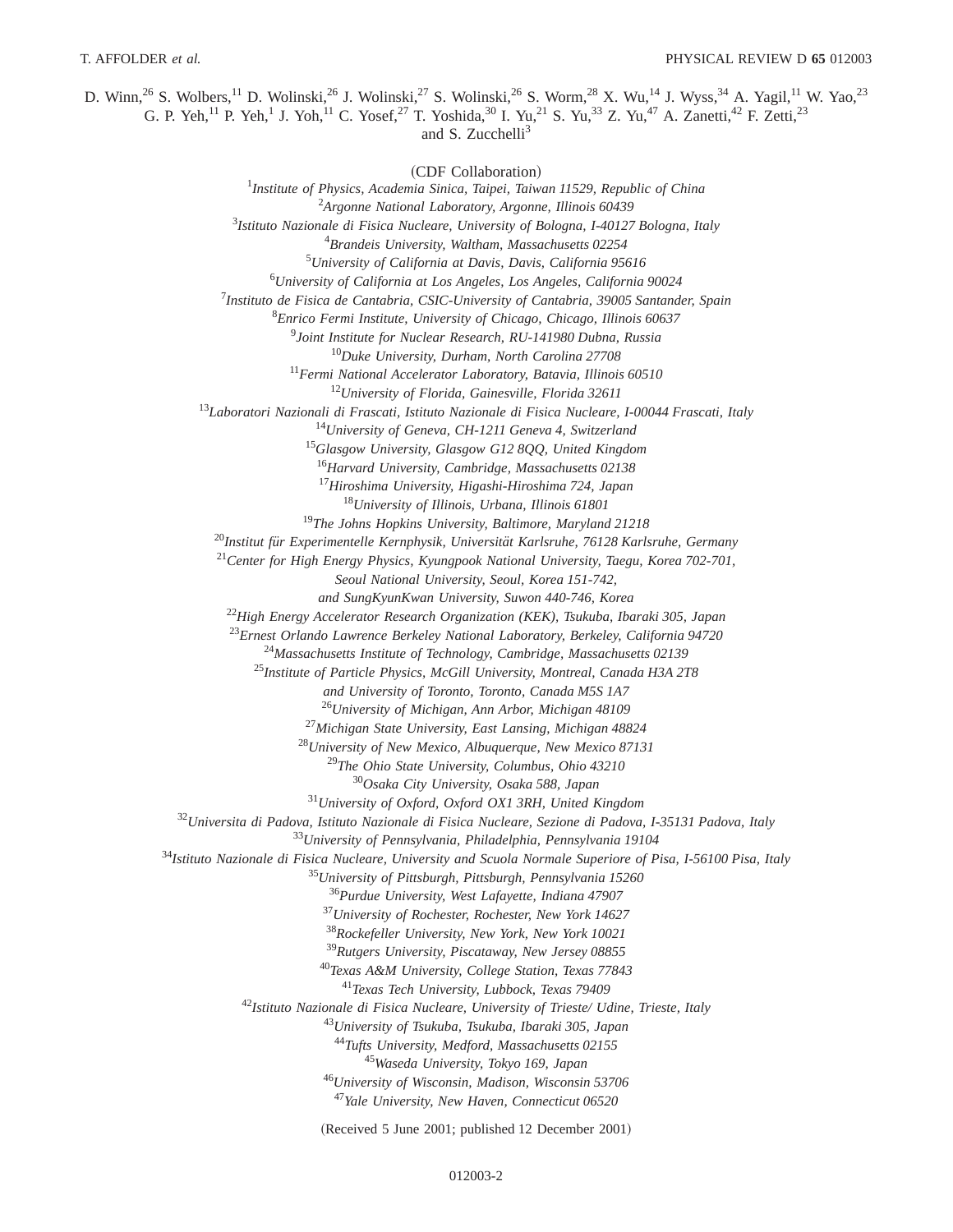We present a measurement of the cross section and the first measurement of the heavy flavor content of associated direct photon + muon events produced in hadronic collisions. These measurements come from a sample of 1.8 TeV  $p\bar{p}$  collisions recorded with the Collider Detector at Fermilab. Quantum chromodynamics (QCD) predicts that these events are primarily due to the Compton scattering process  $c g \rightarrow c \gamma$ , with the final-state charm quark producing a muon. The cross section for events with a photon transverse momentum between 12 and 40 GeV/*c* is measured to be  $46.8 \pm 6.3 \pm 7.5$  pb, which is two standard deviations below the most recent theoretical calculation. A significant fraction of the events in the sample contain a final-state bottom quark. The ratio of charm to bottom production is measured to be  $2.4 \pm 1.2$ , in good agreement with QCD models.

DOI: 10.1103/PhysRevD.65.012003 PACS number(s): 13.85.Qk, 12.38.Qk

Measurements of the inclusive spectrum of direct photons in hadron-hadron collisions have provided important tests of quantum chromodynamics (QCD). Similar tests have been made with inclusive measurements of heavy flavor production  $(b \text{ and } c \text{ quarks})$ . The data and current perturbative QCD models do not agree well for both inclusive processes, giving insights into the possible limitations of such models [1,2]. Two previous measurements of the *associated* production of direct photons and charm quarks have provided checks of the charm quark content of the proton  $[3,4]$ through the Compton scattering process  $cg \rightarrow c\gamma$ . We present here an analysis with an order-of-magnitude more events, collected by the Collider Detector at Fermilab (CDF), that provides a quantitative test of perturbative QCD. In addition, this new measurement is sensitive to the production of bottom quarks in association with the photon.

The associated production of direct photons and heavy quarks in hadron collisions is expected to be a unique system for the study of the charm quark, with a 9:1 ratio of charm to bottom quarks in parton level QCD calculations  $[5,6]$ . Typically in hadron collisions, heavy quarks are produced in the gluon-gluon initiated processes  $gg \rightarrow Q\overline{Q}$  and  $gg \rightarrow gg$  $\rightarrow$ *gQ* $\overline{Q}$ , where one of the final-state gluons splits into the heavy-quark pair. In either case if the gluon energy is sufficiently larger than the bottom quark mass, the production of bottom pairs is approximately equal to that of charm pairs. In semileptonic decays of heavy quarks, the harder fragmentation function of the bottom quark leads to its dominance in these samples (for example, a 1:4 ratio of charm to bottom in Ref. [7]). The direct-photon Compton process, however, is proportional to the quark electric charge squared, which increases the ratio of charm to bottom by a factor of 4. In addition, the intrinsic bottom quark content in the proton is 60% smaller than the charm quark content in our kinematic region. The combination of the quark charge coupling and the different proton content means the charm quark is expected to play the larger role in direct-photon events. In this paper we present the first measurement of the charm and bottom composition of direct-photon events in hadronic interactions.

The data for this analysis are from an integrated luminosity of 86 pb<sup>-1</sup> of  $p\bar{p}$  collisions collected with the CDF in the 1994–1995 Tevatron collider run (run 1b). The CDF detector and its coordinate system have been described in detail elsewhere  $[8,9]$ . The events in the photon data sample discussed in this paper triggered the experiment by satisfying the requirement of a photon and a muon candidate at the hardware trigger level, whereas in the previous measurements only the photon candidate was required by the trigger. This allowed a lower transverse momentum  $P_T[=P \sin(\theta)]$ threshold, in this case 10 GeV. A photon candidate is selected by requiring a cluster of energy in the central electromagnetic calorimeter  $|\eta_{\gamma}|$  < 0.9, with no charged tracks pointing to the cluster. The clusters are required to have a photon  $P_T$ between 12 and 40 GeV and to be isolated, with less than 1 GeV of additional transverse energy in a cone of  $\Delta R$  $= \sqrt{\Delta \phi^2 + \Delta \eta^2} = 0.4$  around the cluster. Additional photon cuts were used which were identical to those used in the run 1a CDF inclusive photon analysis [10]. Muon candidates were selected by requiring a match between a charged track with  $P_T$ >4 GeV/*c* in the central tracking chamber and a track in the appropriate muon system. For  $|\eta_{\mu}|$  < 0.6, muon candidates are required to be identified in both the central muon upgrade and in the central muon upgrade system, which is behind an additional 1-m thickness of steel. For  $0.6<|\eta_{\mu}|<1.0$  the muon candidate track was required to be reconstructed in the central muon extension system. All three muon systems are discussed in detail in Ref.  $[4,11]$ . After the track matching requirement there are 3850 events with a direct-photon candidate and a muon candidate.

Photon backgrounds from  $\pi^0$  and  $\eta$  meson decays remain in the sample, labeled "fake  $\gamma + \mu$  candidates" in Fig. 1. They are subtracted on a statistical basis using the photon background subtraction ''profile'' method described in Ref.  $[10]$ . This method uses the transverse energy profile of the electromagnetic shower as a discriminant between single direct photons and multiple-photon meson decays. The details of the subtraction technique are identical as in the previous analysis  $[10]$ , but it has been checked in the current data sample with a clean sample of  $\pi^{0}$ 's from reconstructed charged  $\rho$  decays [12]. This cross check agrees with expectations, and the systematic uncertainties determined in the previous analysis are used for this analysis as well. These uncertainties are discussed in a later section of this paper. After subtracting the photon backgrounds,  $1707 \pm 83$  direct

<sup>\*</sup>Present address: Northwestern University, Evanston, IL 60208. † Present address: Carnegie Mellon University, Pittsburgh, PA 15213.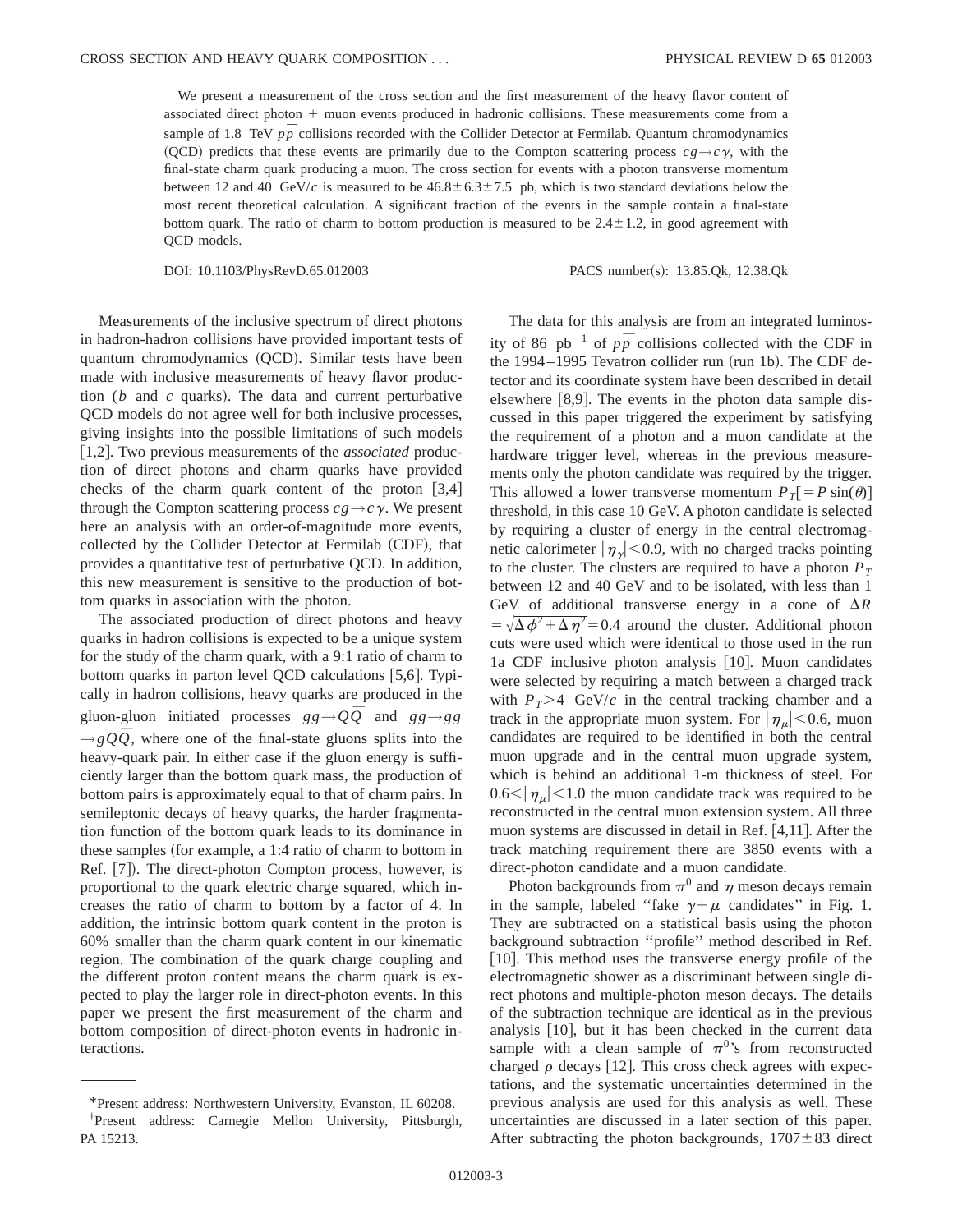

FIG. 1. The number of signal and background events in each bin of photon  $P_T$  are shown for the  $\gamma + \mu$  sample. In addition to the signal of a real photon and a muon from a heavy-quark decay, three components of the background are shown:  $(1)$  fake photons plus real or fake muons,  $(2)$  real photons plus a muon coming from the decay of a charged pion or kaon, and  $(3)$  real photons plus a fake muon coming from the punch through of a charged pion or kaon.

photons with a muon candidate remain. For comparison, the previous study  $[4]$  was based on 140 events.

Muon backgrounds from charged pion and kaon decays remain in this sample ("real  $\gamma + \mu$  from decay in flight" in Fig. 1), as well as a smaller fraction of charged hadrons that do not interact significantly in the material in front of the muon detectors ("Real  $\gamma + \mu$  from punch through" in Fig. 1). These are estimated with the same technique as in the previous analysis  $[4]$ . Starting with the parent inclusive pho- $\tau$  ton  $+$  jet data sample, the four-vector of each charged particle with  $P_T > 0.4$  GeV/*c* is measured. Each track is passed into a detector simulation as a charged pion or kaon, with a  $\pi/K$  ratio of 60%/20% [13]. The results of the simulation are passed through the muon reconstruction; the tracks passing all cuts form the sample used for the background estimate. Backgrounds from protons that penetrate the calorimeter are negligible. After statistically subtracting the muon



FIG. 2. The probability for producing a muon with  $P_T$  $>4$  GeV in the semileptonic decay of a heavy quark is shown as a function of the quark  $P_T$ . These were generated using the PYTHIA Monte Carlo program to simulate the Compton  $\gamma + \mu$  process. The number of muons produced in association with the photon,  $N(\gamma)$  $+\mu+X$ ), includes the relevant branching ratios (shown in parentheses). The quark and muon pseudorapidity are required to be within  $|\eta|$  < 1.0. The contribution from direct and sequential decays of the bottom quark are shown, as well as the direct decay of the charm quark.

backgrounds, we expect  $724 \pm 89$  direct-photon events with a muon that is not from charged  $\pi^{\pm}$  or  $K^{\pm}$  decay ("Real  $\gamma$ + real  $\mu$  candidates" in Fig. 1). These events are assumed to come from associated direct photon  $+$  heavy-quark production with the heavy quark decaying into a muon. Figure 1 shows the number of signal and background events in five bins of photon  $P_T$ . Note that the purity of the sample improves dramatically as the photon  $P_T$  increases, which is due to the improved rejection of neutral meson backgrounds. The measured purity is consistent with that in inclusive directphoton measurements  $[10]$ .

The photon-muon cross section  $d\sigma^{\gamma+\mu}/dP_T^{\gamma}$  is derived for these five bins in photon  $P_T$  by dividing by the luminosity, 86 pb<sup>-1</sup>, the photon  $P_T$  bin size in GeV/*c*, and the efficiencies for detecting the photon within  $|\eta_{\gamma}|$  < 0.9 and the muon within  $|\eta_{\mu}|$  < 1.0. These efficiencies include the detector ac-

TABLE I. The measured photon-muon cross section and the predictions from PYTHIA and next-to-leading order (NLO) QCD are tabulated in five bins of photon  $P_T$ .

|           | Photon $P_T$ bin (GeV/c) $d\sigma^{\gamma+\mu}/dP_T^{\gamma}$ (pb/GeV/c) | PYTHIA ( $pb/GeV/c$ ) | NLO QCD ( $pb/GeV/c$ ) |
|-----------|--------------------------------------------------------------------------|-----------------------|------------------------|
| $12 - 14$ | $7.5 \pm 1.9$                                                            | 3.4                   | 10.3                   |
| $14 - 17$ | $4.4 \pm 1.0$                                                            | 2.3                   | 6.4                    |
| $17-20$   | $1.7 \pm 0.7$                                                            | 1.5                   | 3.8                    |
| $20 - 26$ | $1.5 \pm 0.4$                                                            | 0.9                   | 1.9                    |
| 26-40     | $0.3 \pm 0.2$                                                            | 0.3                   | 0.5                    |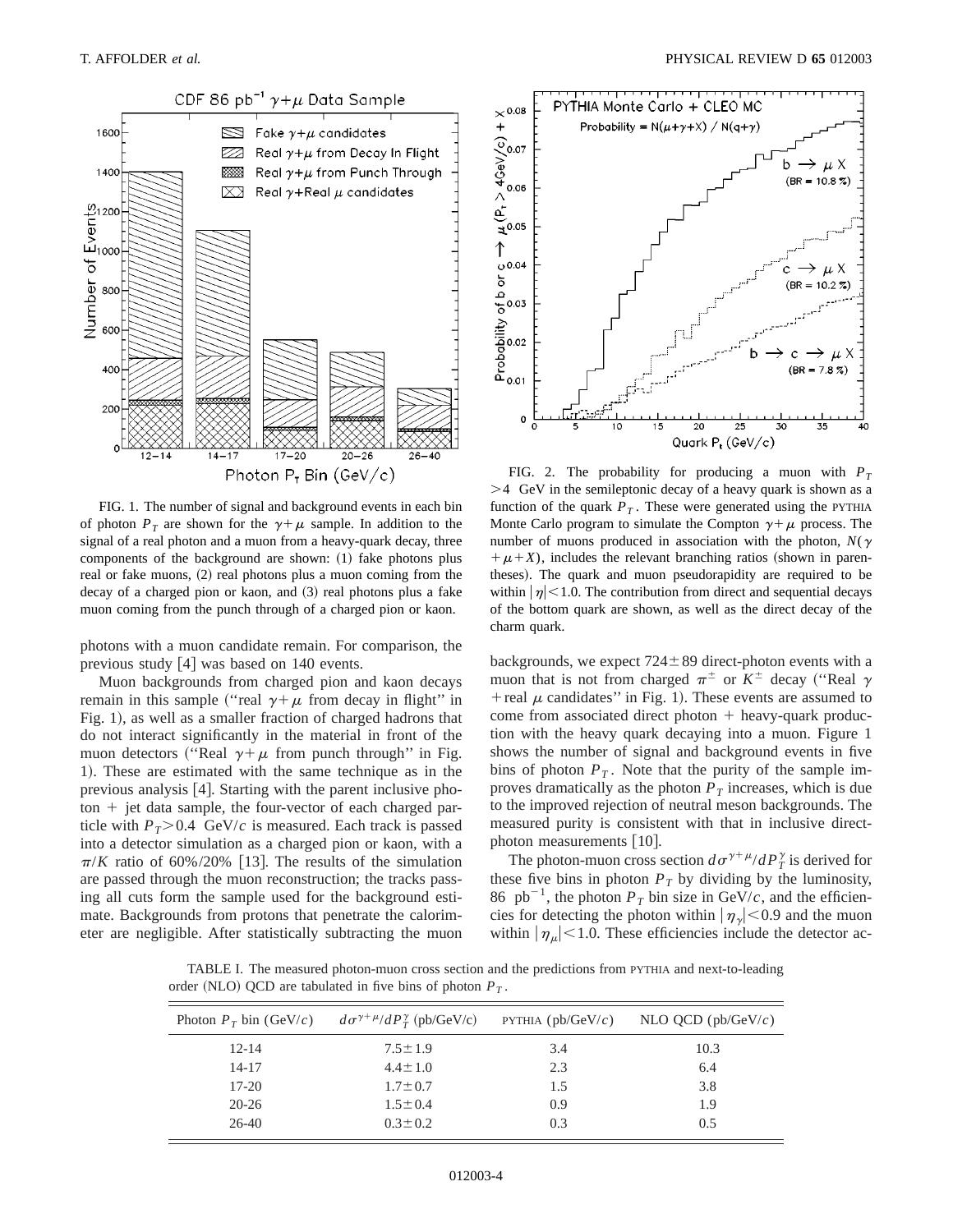

FIG. 3. The measured  $\gamma + \mu$  cross section is shown as a function of the photon  $P_T$ . The photon pseudorapidity is required to be within  $|\eta|$  < 0.9 and the muon pseudorapidity is required to be within  $|\eta|$  < 1.0. There is an overall 16% normalization uncertainty (not shown) on the data. The measurement is compared to QCD predictions from the PYTHIA Monte Carlo program as well as NLO QCD calculations. Both the total contribution from  $\gamma + (b+c)$  and the individual  $\gamma+c$  contribution are plotted.

ceptance within the relevant pseudorapidity range, but are defined after the photon or muon  $P<sub>T</sub>$  cut. The efficiencies are measured by a combination of studies using Monte Carlo simulation and data  $[4,11]$ . The photon efficiency varies from 34% to 38% with a small photon  $P<sub>T</sub>$  dependence, while the muon efficiency varies from 49% to 53% and depends slightly on the specific muon subsystem. The resulting photon-muon cross section is shown in Table I along with the statistical uncertainties.

There are four significant systematic uncertainties on the direct photon  $+$  muon cross section: (1) 12% from the muon background subtraction, which mostly comes from the uncertainties in the estimated pion and kaon particle fractions;  $(2)$ 7% from the photon background subtraction uncertainty, estimated in the inclusive photon measurement;  $(3)$  7% from the uncertainty in the photon and muon cut efficiencies; and  $(4)$  4.3% from the uncertainty in the CDF luminosity measurement, which is predominantly due to the uncertainty in the total  $\bar{p}p$  cross section. These added in quadrature give an uncertainty that ranges from 16% to 20% as the photon  $P_T$ increases from 12 to 40 GeV.

The photon-muon cross section is compared to two different QCD calculations of photon-muon production. The first calculation is that in the PYTHIA  $[6]$  Monte Carlo program, which only has the leading-order  $(LO)$  contributions to the photon+heavy-quark cross section, but has the full parton shower and fragmentation effects. The CLEO heavy-quark decay tables are used  $[14]$ . The second calculation is a nextto-leading order (NLO) QCD photon+heavy flavor calcula-



FIG. 4. The  $P_T^{\text{rel}}$  method is used to measure the sample composition of  $\gamma$ +heavy quark (left figure), and  $\pi$ <sup>0</sup>+heavy quark (right figure). In both figures, the points are the data after subtracting the contributions from fake muons. The solid curves are the best fit to the data, the dashed curves are the expected  $P_T^{\text{rel}}$  distribution of a sample that is 100% charm, and the dotted curves are the expected  $P_T^{\text{rel}}$  distribution of a sample that is 100% bottom.

tion  $[5]$ , which has additional processes not present at leading order, of which  $gg \rightarrow c\bar{c} \rightarrow c\bar{c}\gamma$  is the largest contributor, but which operates only at the parton level and thus does not include heavy-quark fragmentation. For this we use the Peterson fragmentation model in PYTHIA and the CLEO decay tables. The probability of observing a 4 GeV muon from this model of the decay is shown in Fig. 2 as a function of heavy quark  $P_T$  for both direct bottom and charm decays and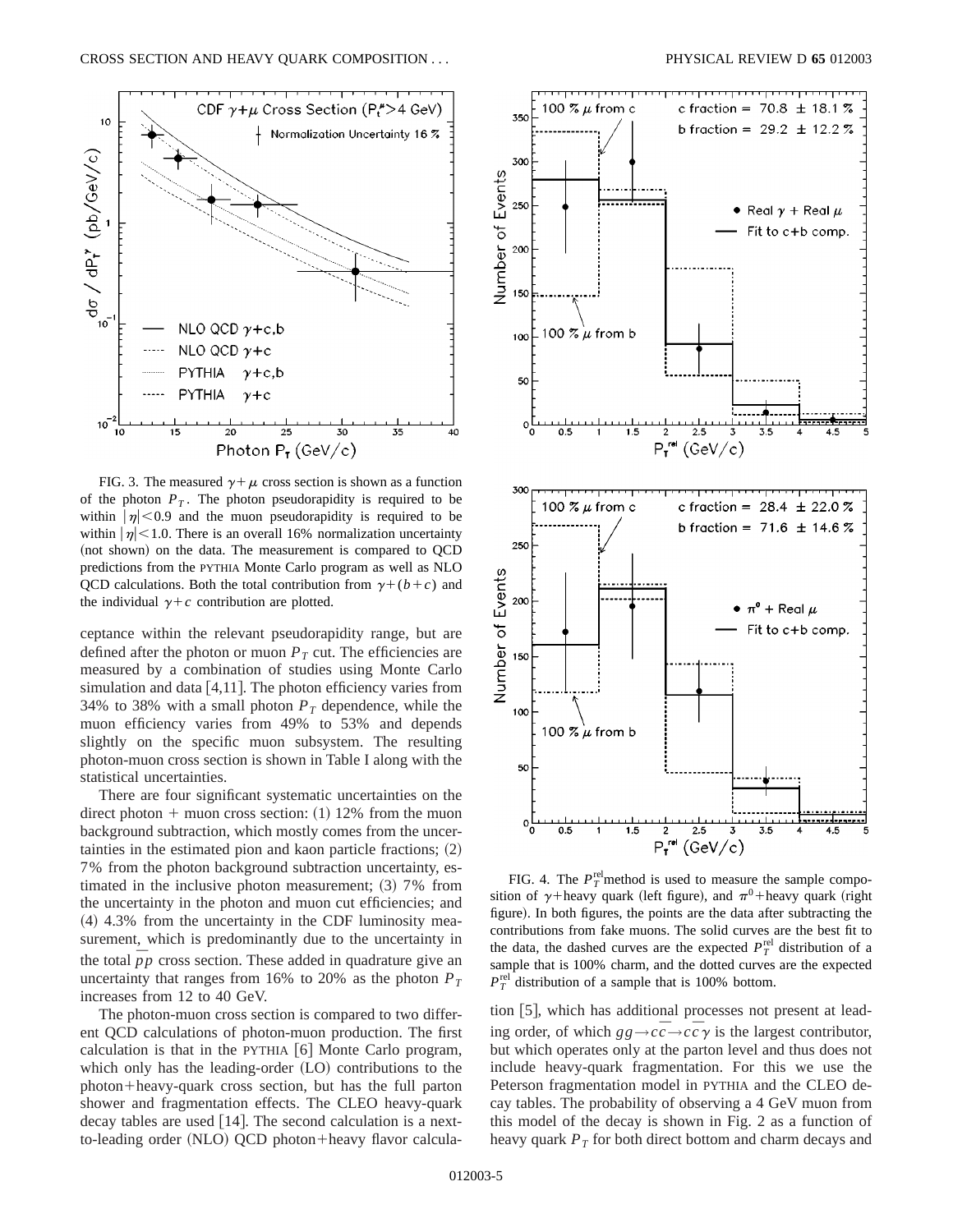for sequential decays of the bottom quark. The next-toleading order (NLO) QCD calculation uses the massless quark approximation, which is adequate for photon+charm since the scale of the process is well above the charm mass, but cannot be applied to the photon+bottom process. The photon+bottom part of this calculation is derived from a leading-order photon+bottom calculation including mass effects, to which a multiplicative factor  $("K factor," K)$  is then applied to account for higher-order effects. We use  $K=1.8$ , which is the calculated ratio of NLO/LO in inclusive bottom production in a kinematic range that is close to that of the current measurement  $|15|$ . The uncertainties in the NLO calculation have not been thoroughly studied, but it is likely that the *K* factor is the largest component. If one assigns a 50% error to  $K$ , then the predicted total photon+heavy flavor NLO cross section has a 12% uncertainty. Variations of renormalization scale, parton distributions, and fragmentation functions all give variations of  $\approx 5\%$ .

The NLO QCD cross section, as well as the PYTHIA predictions, are compared to the data in Table I and Fig. 3. The NLO cross sections are much larger than those calculated with PYTHIA, due to the inclusion of additional processes mentioned above. The shape of the data shown in Fig. 3 matches both calculations, while the normalization is a factor 1.9 larger than the PYTHIA prediction and a factor 1.45 smaller than predicted by NLO QCD. With a data normalization uncertainty of 16% and a 12% uncertainty in the NLO QCD calculation, the data lie about two standard deviations below the NLO QCD prediction. The shape of the photon+muon cross section, however, is better described by theory than is the inclusive photon  $P_T$  spectrum. In addition, measured inclusive heavy flavor cross sections have typically been a factor of 2 larger than NLO QCD predictions  $[2]$ ; we do not observe this in photon+heavy flavor production.

The current data sample is large enough to study the ratio of charm quark to bottom quark production in association with the photon. A "jet" of charged particles is measured by using the muon candidate as a seed, and then clustering charged tracks in a cone of radius 0.7 in  $\eta - \phi$  space around the muon. We use the transverse momentum of the muon with respect to the jet axis,  $P_T^{rel}$ , as the variable to separate the charm and bottom fractions of the sample. The larger bottom quark mass leads to an enhanced  $P_T^{rel}$ . A maximum likelihood fit is performed to the distribution of  $P_T^{rel}$  from the  $photon + muon$  candidate sample to four template spectra:  $(1)$  photon+charm,  $(2)$  photon+bottom,  $(3)$  photon+fake muon, and (4)  $\pi^{0} + X$  where *X* is a muon candidate from any source (charm, bottom, or fake muon). The first two templates are generated using the PYTHIA Monte Carlo program [6]. The model is checked by returning to the parent photon +jet sample and comparing the  $P_T^{rel}$  distribution of the highest  $P_T$  track in the jet to the same from PYTHIA. The modeling is quite good using default PYTHIA parameters. The third template, photon+fake muon, comes from the same data 1simulation combination used to estimate the fake muons for the cross section. Its normalization in the fit is constrained with a Gaussian weight using the systematic uncertainty of 12% coming from the cross section measurement. The fourth template,  $\pi^{0}+X$ , comes directly from the data as it is the component subtracted during the direct-photon background subtraction. The systematics on the maximum likelihood fit using these four templates come from uncertainties in the shape of each template. The systematic uncertainty on the photon+charm quark and photon+bottom quark templates are estimated by varying the input PYTHIA parameters. The allowed range of the parameters was determined by comparing the  $P_T^{rel}$  distribution in the parent photon+jet data sample with PYTHIA. This leads to an uncertainty of 0.2 in the charm/bottom ratio. The systematic uncertainty on the two data-driven templates, photon+fake muon and  $\pi^{0}+X$ , is dominated by the photon subtraction method uncertainty and is 0.15 in the charm/bottom ratio. The statistical uncertainties from the maximum likelihood fit are much larger than the systematic uncertainties, being 1.1 in the charm/ bottom ratio. The result of the fit to the charm/bottom ratio of the sample is  $2.4 \pm 1.2$  (statistics+system), to be compared with the predictions of 2.9 by PYTHIA and 3.2 by NLO QCD. There is good agreement between data and theory in this ratio. The unique nature of this charm-enriched sample is confirmed, as the measured charm/bottom ratio of 2.4 is much larger than the value of 0.2 in the inclusive heavy flavor samples in Ref. [7]. The photon+muon  $P_T^{rel}$  distribution after all events with either a fake photon or muon are subtracted is shown in Fig.  $4(a)$ , compared to the templates for photon+charm and photon+bottom. The templates are normalized to the data. The photon+muon data are clearly a combination of charm and bottom, with a distribution more like the softer charm distribution. For comparison the same distribution using the  $\pi^{0}$  + muon events from the same sample is shown in Fig.  $4(b)$ . Although QCD predictions for this process do not exist, qualitatively one would expect a larger bottom content since this process would not have the matrix-element enhancement due to the square of the electric charge of the quark, as does the photon+muon "Compton" process. The data confirm this hypothesis, albeit with limited statistics.

In summary, we present a measurement of direct-photon plus associated muon production in hadronic interactions with an order-of-magnitude more events than the previous measurement. The measurement is an interesting combination of direct-photon and heavy flavor physics, each of which has had difficulties in comparisons with NLO QCD calculations. The data agree in shape with the theoretical predictions, but fall below the theory in normalization by two standard deviations. The ratio of charm/bottom in the sample has been measured for the first time, and confirms the QCD expectation that the sample is very enriched in charm quarks compared to inclusive lepton samples in hadron collisions.

We thank the Fermilab staff and the technical staff of the participating institutions for their vital contributions. This work was supported by the U.S. Department of Energy and National Science Foundation, the Italian Istituto Nazionale di Fisica Nucleare, the Ministry of Science, Culture and Education of Japan, and the Alfred P. Sloan Foundation.